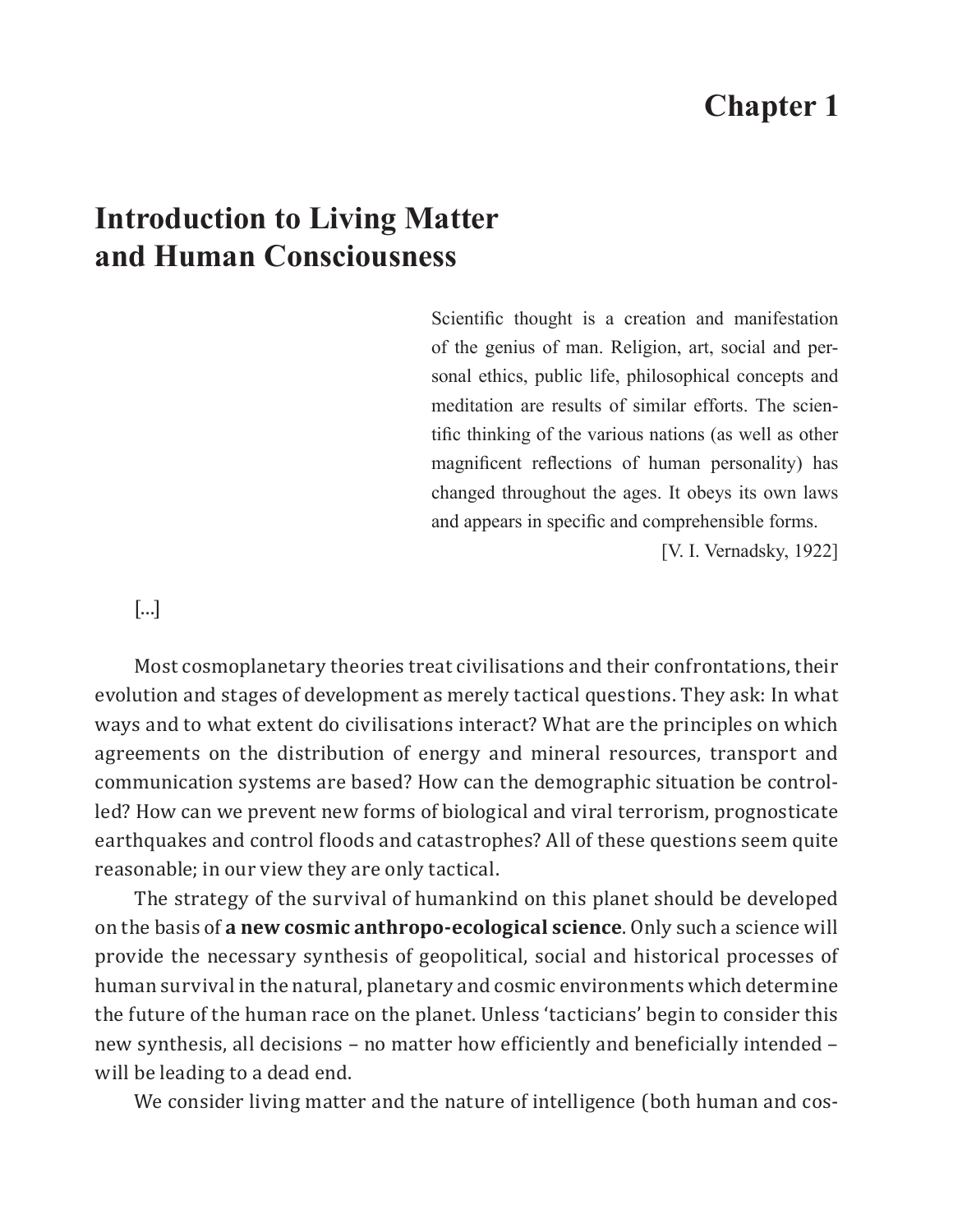moplanetary) as a phenomenon of the Universe, and we compare the planet with a spaceship. The emergence of the first living matter (4.5-5 billion years ago) on this 'spaceship', the progression of protein-nucleic structures of prokaryotes and eukaryotes, as well as their further evolution from the simplest to the most complex of biosystems including proto-hominids, was implemented by two types of interaction the asymmetry of molecular and field structures. Most importantly, emergence of life was realised by a combined asymmetry. Using cosmic flows some organisms reproduced and evolved as *autotrophs*: they synthesised their own bodies, i.e. their own protein-nucleic substrate, from the available inert substances such as gases, solid minerals and water compounds. Other organisms acquired a certain aggressiveness or dissymmetry of autotrophy. They began to eat autotrophic remains or living organisms. Thus, *heterotrophs* came into being as a new form of living matter. Heterotrophs can live and reproduce only by consuming accumulated organic material. The present animal world, most of bacterial, protozoan, fungal, viral and other structures are heterotrophic. The autotrophic world is a green kingdom of plants and autotrophic bacteria detailed in the early  $19<sup>th</sup>$  century by S.N. Vinogradsky in Russia. The principal conflict of today lies in an autotrophic–heterotrophic asymmetry in terms of the assimilation of field and energy resources emitted by the sun and radiating from the cosmos (Figure 1).



*Figure 1.* Balance of auto- and heterotrophic living matter at the time of its emergence on planet Earth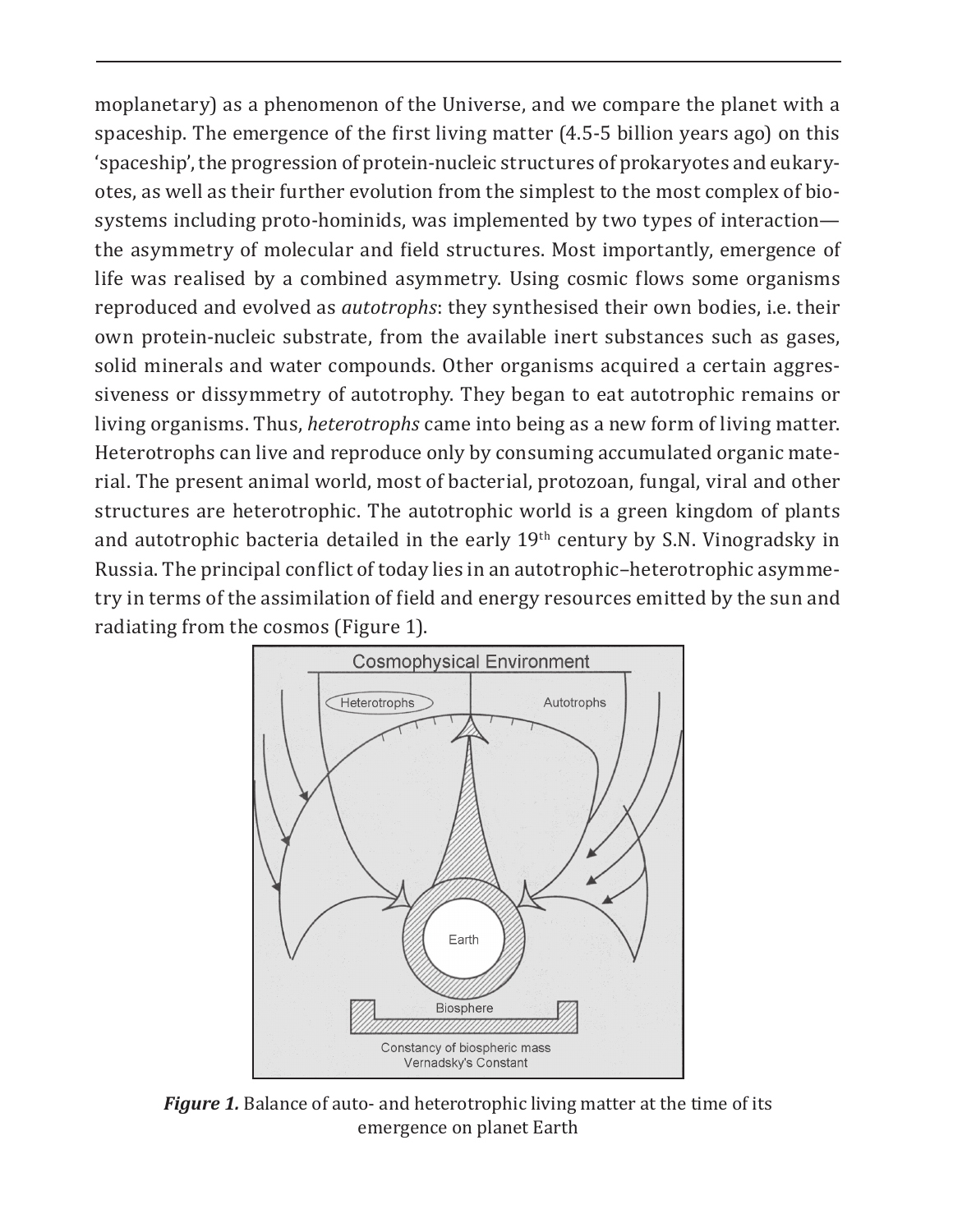Using science, technology and technical facilities man reinforced some autotrophic mechanisms by an intensified utilisation of fields, animal resources, oil, gas, etc., thus increasing the autotrophy of society. But this type of autotrophy only strengthened the heterotrophy of our cosmic home. "Devouring" water, air, minerals, energy, all forms of nuclear power and other resources from the planetary envelopes, the evolution of the human race aggravated the conflict between auto- and heterotrophy of the planet (Figure 2).



*Figure 2.* Imbalance of auto- and heterotrophic living matter at all stages of emergent intelligence and the technocratic advance of civilisations.

On the one hand, this conflict is characterised by an increasing "terrorism" wielded by bacteria, viruses, protozoa, fungi and other micro-organisms, which are part of the endo-biosphere. On the other hand, human heterotrophy has begun to dramatically change the cosmoplanetary environment in consuming air, water, plant and other resources. Electromagnetic, geophysical and ecological pollution triggers responses from the sun and from within the planetary system.

The dissymmetry of auto- and heterotrophy is reaching a critical point. Overpopulation – especially in the developing countries where populations will soon reach 9 to 10 billions – will not only be causing antagonisms among economies, religions and confessions, but military conflicts as well. Science and technology in such a scenario provide society with chemical, mechanical, biological and sophisticated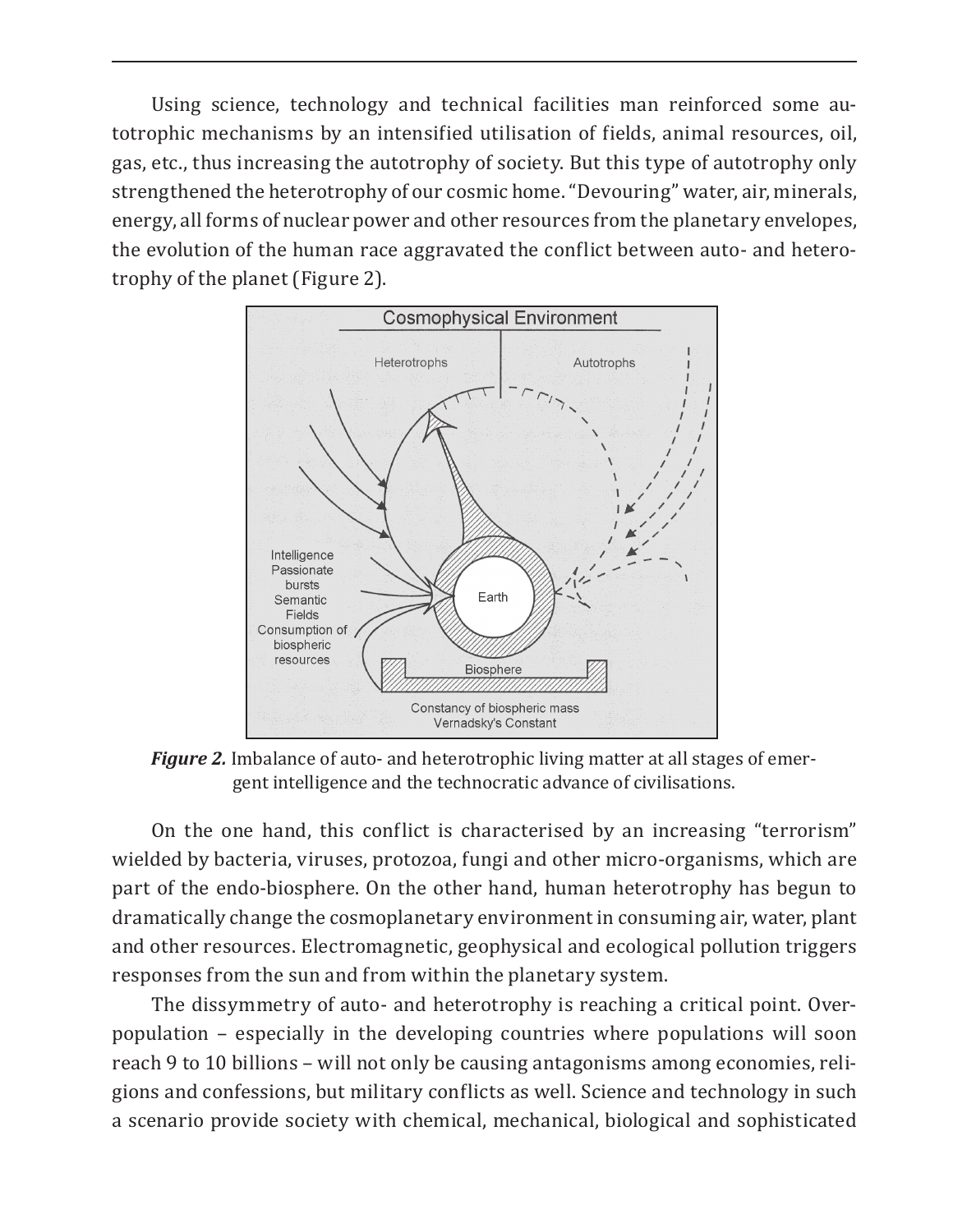electromagnetic field systems of mass destruction. Therefore the prospects for the future of our planet are threatening, to say the least. If we continue to ignore programmes that could be adopted at a worldwide level, the planet will be moving toward catastrophe. To overcome these scenarios we need a scientific paradigm that will allow a global understanding of the fact that the living matter of this planet is of cosmic character and is implemented in cosmic intelligence. Only then will humanity see that its future depends on an integral strategy.

Cosmic Anthropoecology, the nature of life, Man and human consciousness as a cosmic phenomenon — such paradigms will expand the boundaries of the kind of scientific principle that was introduced by V.I. Vernadsky at the beginning of the  $20<sup>th</sup>$ century. Our book will survey new approaches to this kind of scientific thinking.

The team at ISRICA has developed new techniques and experimental methods to study the nature of living matter and human consciousness. In our investigations we address the questions that were first raised by the Michigan Declaration in 1989 and later formulated by participants of the International INTERNET Workshop in 2001. The formulations are so explicit and precise that the authors do not wish to add further comment. We will return to these questions again and again and try to provide answers. In the following, we quote the list of questions.

- **1. Is the non-living and the living matter of the planet the same, or are they two different natural geocosmic phenomena? What are their fundamental thermodynamic characteristics?**
- **2. What are the time and space properties of these geocosmic phenomena on Earth, on other celestial bodies and in the Cosmos?**
- **3. How must we describe the mechanisms of interaction of these geocosmic phenomena (chaos, order)? What are the dynamics of entropy and negentropy? Will current definitions of "system" and "information" be adequate for this interaction?**
- **4. What is the geocosmic nature of the cell and of intelligence on Earth, on other celestial bodies and in the Cosmos? Can the hypothesis of** *Anthropocosmism* **be regarded as valid?**
- **5. Where are the limits for human intelligence to cognise its own nature (regulations of geocosmic living matter and intelligence)?**
- **6. What are the prospects of future science and technology? How must we forecast human survival and evolution in the 21st century?**
- **7. How can we find ways of autotrophy for the human race?**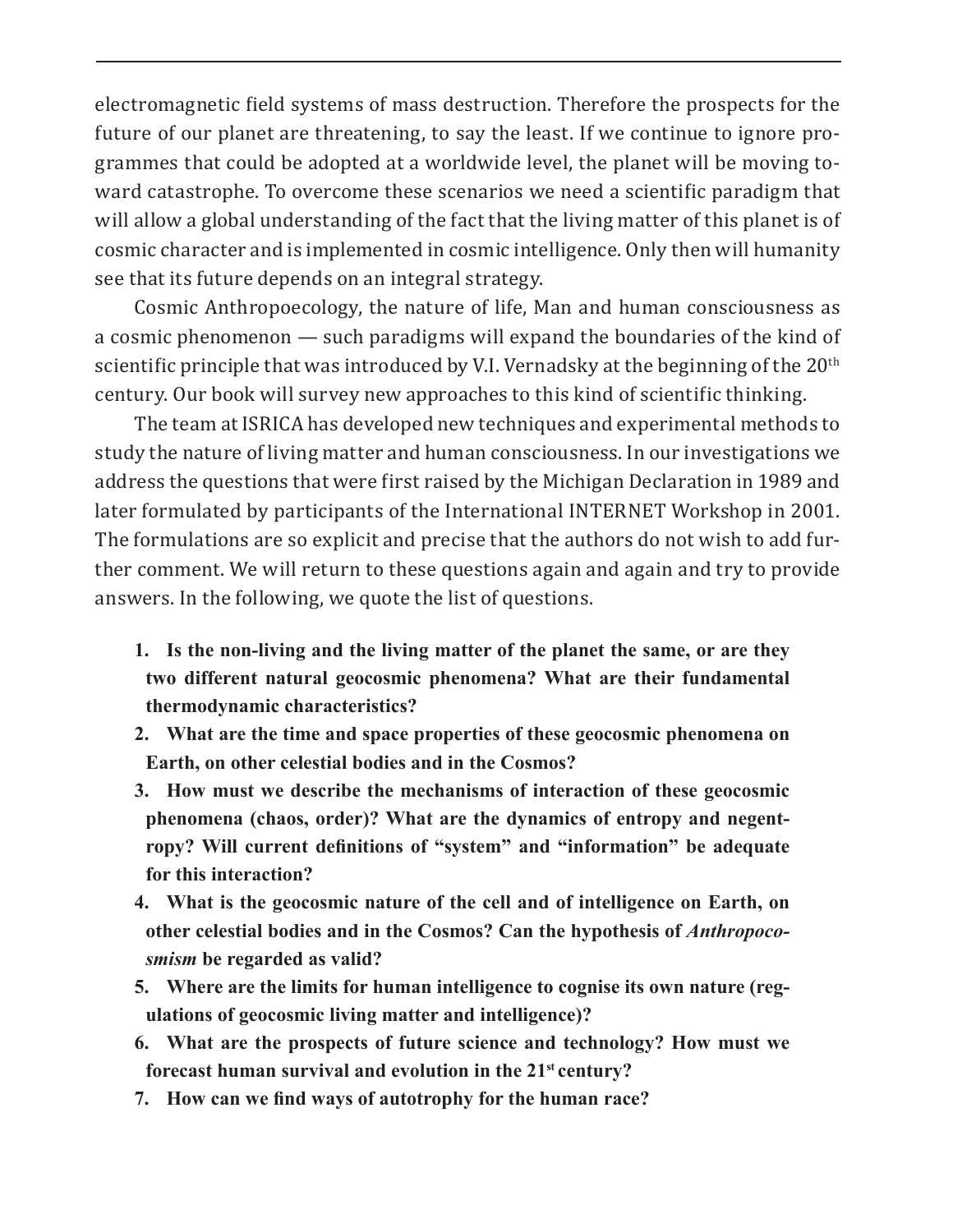The most important question is that of the possibility for an observer to emerge in the course of the evolution of the universe, with the observer's function being that of self-reflection of the universe. Such a possibility for an observer to emerge should be characterised by certain biological or intellectual quantum principles similar to the quantum interactions of particles in quantum physics. This is basically different from Newton's linear physics and cosmogony, as it considers the possibility of a biological cosmo-intellectual quantum existence. Such a quantum is still unknown [N. Bohr, 1971]. Living matter possesses a 'mysterious' information potential in the so-called *Kozyrev space* where it evolves, self-reflects, and echoes the evolution of the universe and where it is reproduced by a flow that constitutes evolution itself — the *Nomogenesis* described by L.S. Berg and V.I. Vernadsky.

The concept of an intellectual living quantum (a quantum of consciousness) is still a mystery. Our research does not allow us to agree with certain synergistic concepts which identify living informational systems, life flows and intelligence as inert informational organisations similar to a mechanical engineering system of technology.

Rather, living matter is a cosmo-planetary phenomenon which should be based on a balance of autotrophic and heterotrophic life systems (according to Vernadsky's principles). At a certain stage heterotrophic matter is in balance with autotrophic matter and it is likely that Vernadsky's thesis of the constancy of the mass of biospheric living matter reflects the *degree of balance* between the autotrophic and heterotrophic domains in the biosphere (Figure 1). Over the course of evolution, the autotrophic world of plants and bacteria gives rise to heterotrophic elements which consume living organic material, that is, eat plants, insects and animals. Some may be vegetarian, others may feed on each other, but they are a source of heterotrophy on Earth. An autotrophy vector balances heterotrophy. This also concerns the macro-zoological, biospheric, and micro-worlds and their global balance.

Figure 2 illustrates a new range of intelligent life forms that emerged among the heterotrophs. At first this happened in form of generic and passionate "bursts". However, with the emergence of semantic fields these forms developed into human tribes, clans and nations. This intensified heterotrophic evolution began to consume the accumulated biospheric water, air and mineral resources causing an ecological deformation and distortion of all planetary spheres.

Hypertrophied aggressive action of human civilisations in an economic 'web' depletes the planet's resources and its biospheric envelopes (sedimentary cover, lithosphere, hydrosphere, atmosphere, magnetic fields, ionosphere, etc.). The human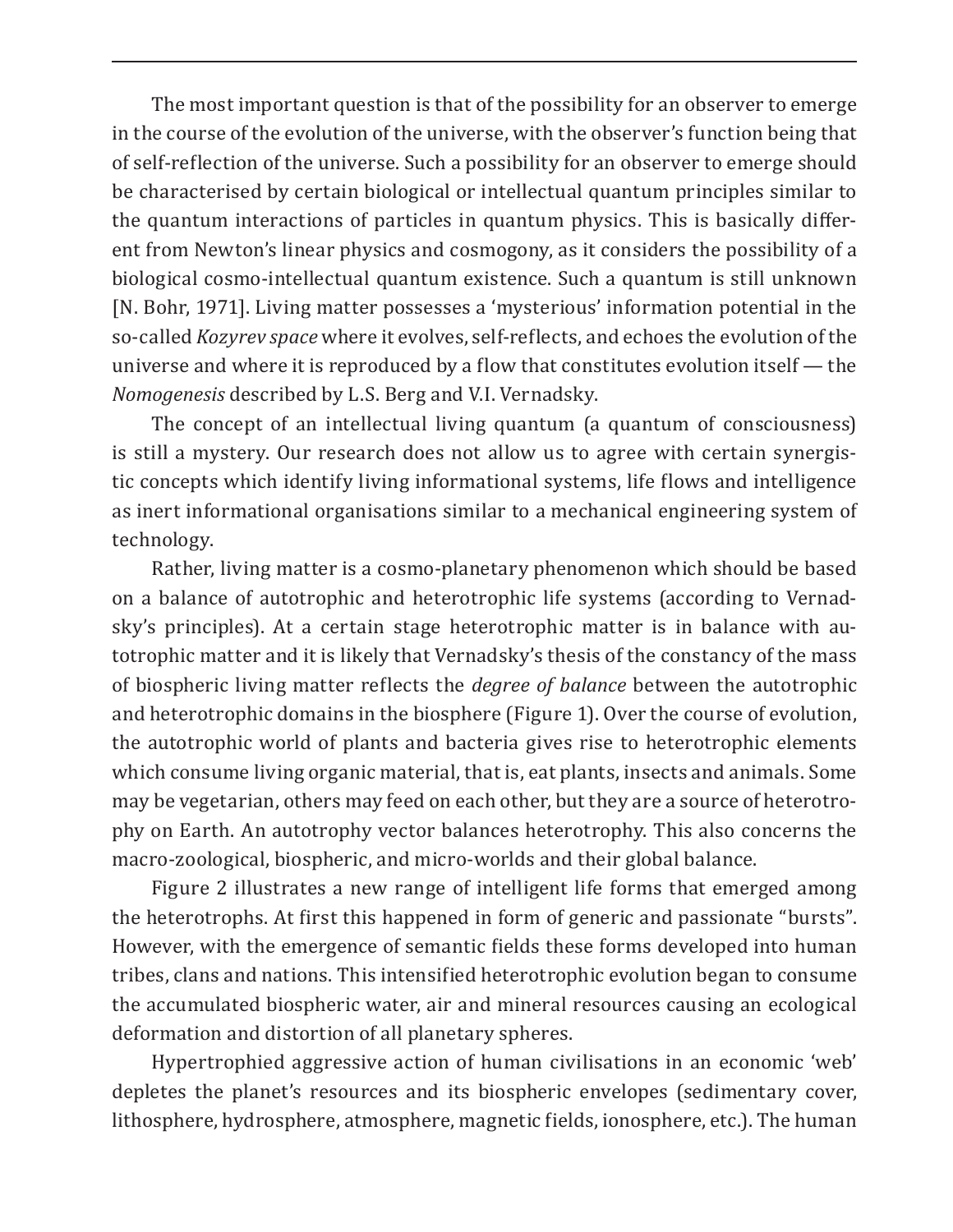tendency to heterotrophy and its lack of compensation for the autotrophic world has become threatening. Living matter and planetary intelligence came into existence as integral parts of the evolution of the universe's Intelligence. This Intelligence or Mind emerges as the observer, or Subject in the objective world of the universe in order to reflect upon its own evolution and realise new energy/information processes.



*Figure 3.* 'Biological quantification' providing intelligence of the dissymmetrical evolutionary process in the Einstein-Minkowski and Kozyrev spaces.

An abnormal cosmic phenomenon is taking place in our world today. Mankind's propensity for aggressive heterotrophy has the potential to destroy the historical *auto-heterotrophic balance* on Earth. Heterotrophy demolishes the autotrophic world and becomes aggressive to local, distant and super-distant cosmic space (anthropocosmism). The above statements which are open for discussion, summarise our experimental and theoretical results and delineate new problems. One of them is that in our multi-polar world the present geopolitical environment will intensify heterotrophic aggressiveness even more, securing the prosperity of a certain group of people – the so-called "golden billion"– while the rest of the planet's population is regarded as inferior. Today's concept of stable (or sustainable) development, despite some of its obvious advantages, is still a tactical model. It does not correspond with the cosmoplanetary strategy of evolution and will come to a deadlock.